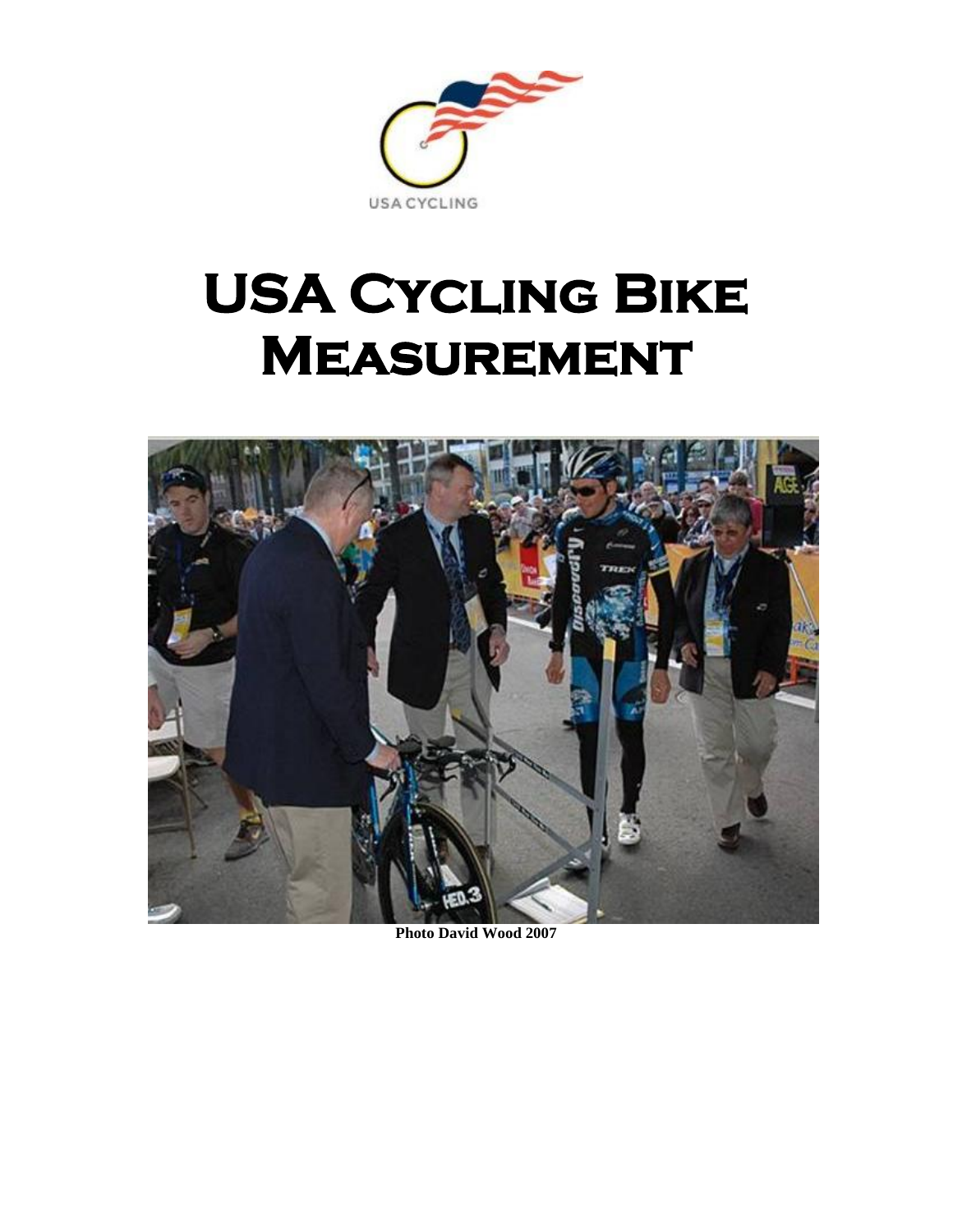# **Bike Measurement for USA Cycling Championship Events**

## **Introduction**

From the beginning of 2008, bicycles used in NRC races and National Championship events for riders with a racing age of 17 years and above must comply with dimensional and fit standards already implemented worldwide by the International Cycling Union, of which USA Cycling is a member federation.

> **USA Cycling Road Regulations 1J1 (e) Bicycles must meet current UCI technical regulations at events that select 17-18, U23 and elite riders for international competition or national teams. All bicycles used in Federation National Championship (for age 17 and older riders) and NRC races must comply with the current UCI regulations**.

The intent of this article is not to discuss every possible dimension that is regulated for a bicycle in cycling competitions. It is intended to give you a clear understanding of what must be measured, generally how it will be measured, when it should be measured and issues that may affect a rider's fit on the bicycle for International competition and USA Cycling events as noted above.

The equipment regulations that are finally being enforced here are now approaching 11 years of implementation at the international level. Frame element dimensions are very specific, but manufacturers are largely maintaining this compliance. Don't assume, however, that all equipment complies with the regulations, especially older or custom designed equipment.

# **Bicycle Design/Dimensions**

The general dimensions of the bicycle frame and wheels are not in question and are relatively straightforward to follow and are not discussed here. This does not mean they are unimportant; rather something you can review without interpretations. If you have a custom built bicycle or want to use a one of a kind design, you should review the following information in detail. (UCI Regulations Chapter 1-1.3.001)

# [http://www.uci.ch/Modules/BUILTIN/getObject.asp?MenuId=MTkzNg&ObjTypeCode=](http://www.uci.ch/Modules/BUILTIN/getObject.asp?MenuId=MTkzNg&ObjTypeCode=FILE&type=FILE&id=34033&LangId=1) [FILE&type=FILE&id=34033&LangId=1](http://www.uci.ch/Modules/BUILTIN/getObject.asp?MenuId=MTkzNg&ObjTypeCode=FILE&type=FILE&id=34033&LangId=1)

The overriding principle required for frame design is a "double triangle", the front triangle formed by the seat, top and down tube, the second formed by the seat tube and rear wheel stays. For specific events, some variation is allowed in the frame design of a bicycle, specifically for track and time trial events. The familiar straight line, double triangle form is for mass start events for road and cyclo-cross. For time trial and track events, there is an allowance of a more free flowing design, although the same double triangle is evident if you just ignore the curves and connect the dots.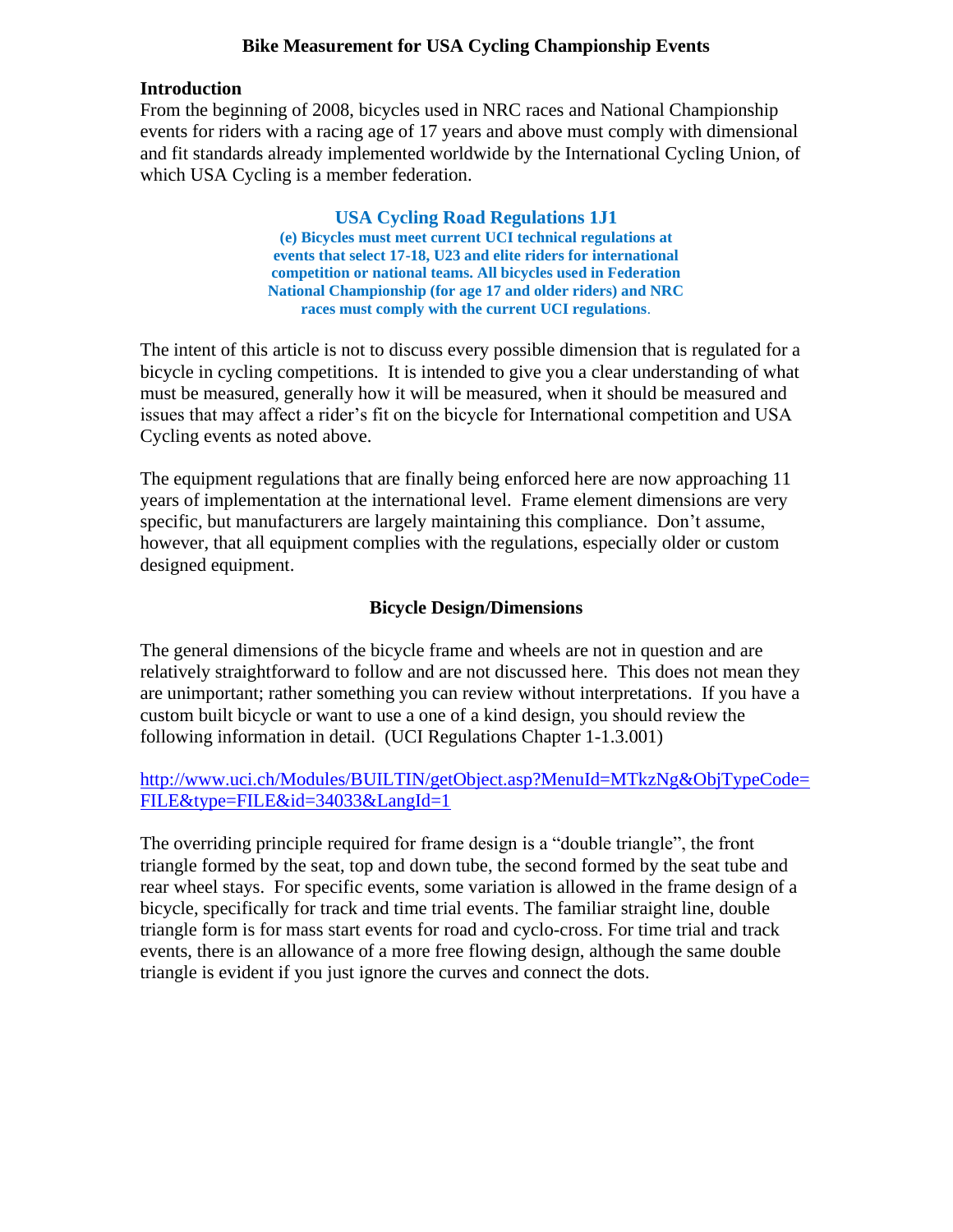

**The bicycle above is legal. It has a double triangle configuration.**

**The bicycle above is not legal. It has no seat tube or seat stays**.

# **Bike Weight**

For all road, cyclo-cross and track events there is a minimum weight requirement of 6.8 kg (14.99 lb). Ultra light road bikes and many track bikes may weigh less than the minimum weight. These are not allowed without adding additional weight to the bicycle to achieve the minimum weight. Water bottles, tool bags, pumps and such items that can simply be removed from the bike are not counted in the minimum required weight.

# **Handlebars**

The regulations limit the normal forward reach of standard handlebars to 5 cm beyond the front wheel axle. This does not include the brake levers. As with most bicycles, the manufacturing industry makes compliance happen almost regardless of the components or frame. Handlebars of any kind must be lower than a level line drawn from the top of the saddle. The lowest part of the bars must also be higher than the top of the wheels.

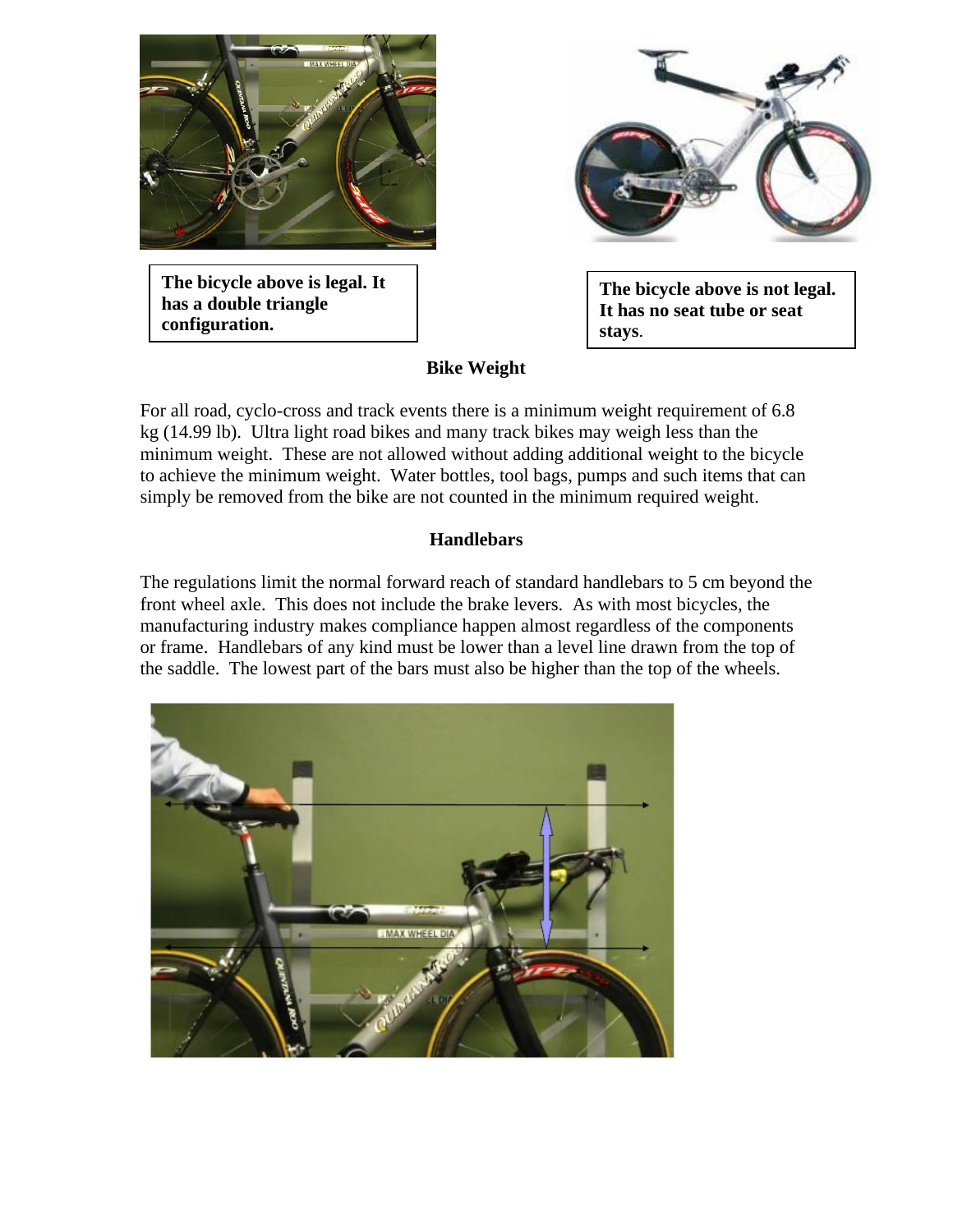#### **Wheels**

Wheels must be of the same diameter, between 550 mm and 700 mm, including the tire. For mass start races if the wheel does not pass the test of being "traditional" it must be specifically approved by the UCI. The regulations define a "traditional wheel" as any wheel with a rim with any cross section dimension no larger than 2.5 cm and with a minimum of 16 metallic spokes, whose maximum cross section does not exceed 2.4 mm. Anything more exotic than this for massed start events must first be tested and approved by the UCI. The UCI maintains a web site with this information under the "Rules" tab. The publication, "Non-Standard Wheels in Conformity with Article 1.3.018" contains the latest approved wheels.

[http://www.uci.ch/Modules/BUILTIN/getObject.asp?MenuId=MTkzNg&ObjTypeCode=](http://www.uci.ch/Modules/BUILTIN/getObject.asp?MenuId=MTkzNg&ObjTypeCode=FILE&type=FILE&id=NDkyNTc&LangId=1) [FILE&type=FILE&id=NDkyNTc&LangId=1](http://www.uci.ch/Modules/BUILTIN/getObject.asp?MenuId=MTkzNg&ObjTypeCode=FILE&type=FILE&id=NDkyNTc&LangId=1)

There are currently over 150 wheels on this list. The wheels are listed by manufacturer. Some equipment is cross manufactured so make sure you know the wheel's origin before assuming that it is not an approved wheel. Again, 11 years of international market compliance has seen the market become self-regulating on many fronts. With the popularity of triathlon, there is still reason to be watchful, however.

# **Bike Fit and Adjustment**

The rider's points of supports; saddles, handlebars and pedals, have dimensional and adjustment limits that affect the rider's position on the bicycle. The regulations for rider's fit on the bicycle vary between general endurance and pure speed events. First, the standard fit details are given. Following this, exceptions for body fit, or morphological exceptions will be reviewed.

For endurance or all mass start events; **road, track and cyclo-cross**, the nose of the saddle must be a minimum of 5 cm behind a vertical line drawn up through the center of the crank axle. For speed events (track); **sprint, 500m, 750m, kilometer and team**  sprint, the nose of the saddle may move forward inside this 5 cm dimension, but never beyond the center of the crank. These measurements are made using a jig:



Bottom bracket centered on front of rear vertical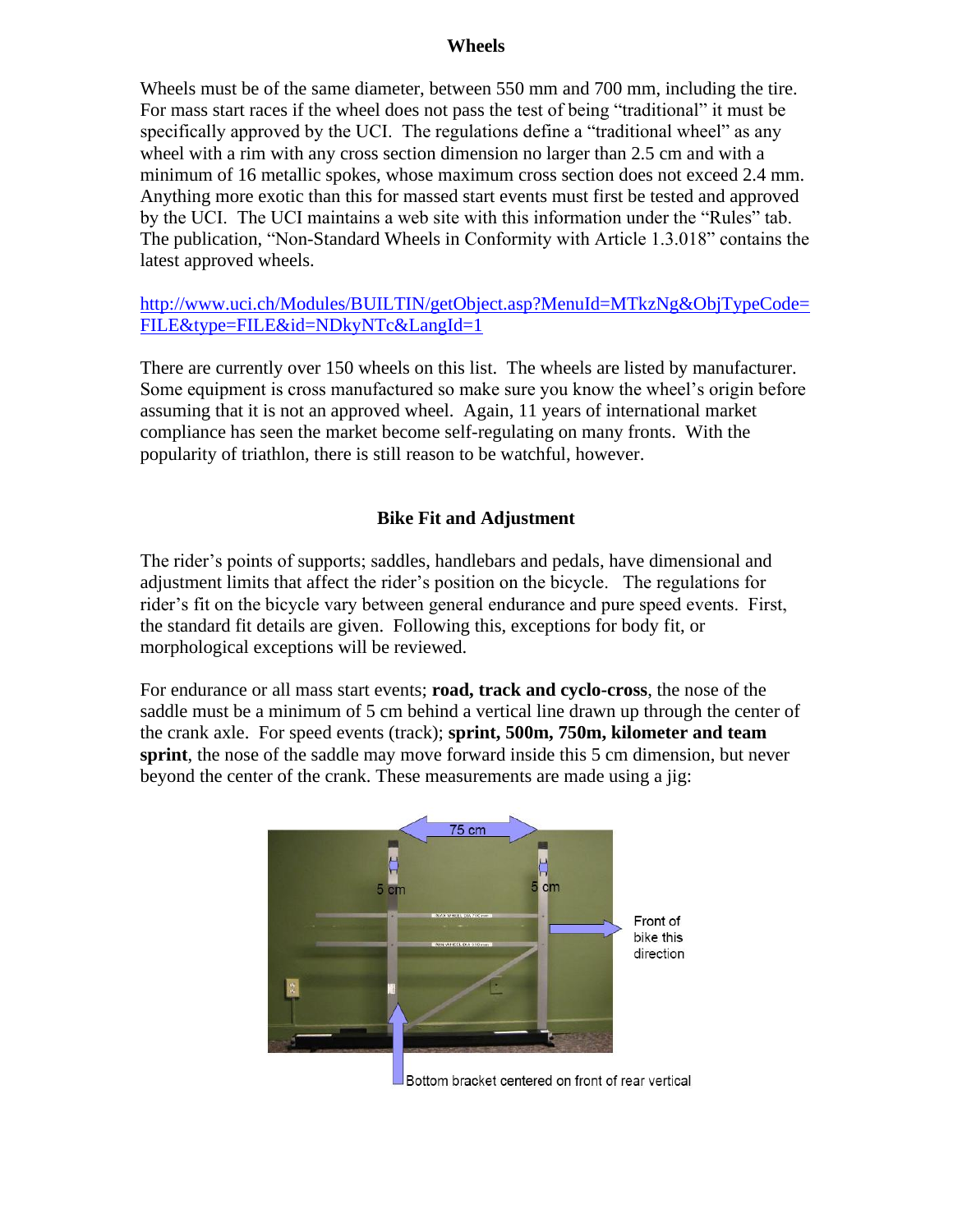

**This saddle meets the standard dimension limits. It is 5 cm behind the bottom bracket axle.**



**This saddle is too far forward for endurance events, but is legal for track speed type events.**

For time trial events, handlebar extensions may be added. These extensions may offer forearm support, but cannot be designed to allow pulling or applying leverage against the handlebars**. The maximum forward horizontal dimension of the handlebar extensions is 75 cm** and is measured horizontally from the center of the bottom bracket axle to the end of the extension. Handlebar extensions should be parallel or nearly parallel to the ground such that the rider's arms are parallel to the ground when in use.



**These bar extensions are at the limit. The shift lever bolt is right at 75 cm from the bottom bracket axle.**

#### **Saddle Position Morphology and Exceptions**

One of the primary fit regulation issues is where the nose of the saddle can be in relation to a vertical line through the bottom bracket. As noted above, the regulation indicates the saddle must be 5 cm behind this line for most events. A rider whose saddle position is forward of this point, but no further forward than the center of the bottom bracket, must pass the following morphology test to be allowed to use this saddle position. Seated on the bike, with feet in shoes and clipped into the pedals, the foot/pedal is placed in the forward position (pedal horizontal-3 o'clock). In this position, the leading edge of the knee cannot be forward of the vertical line through center of the pedal axle. If the knee is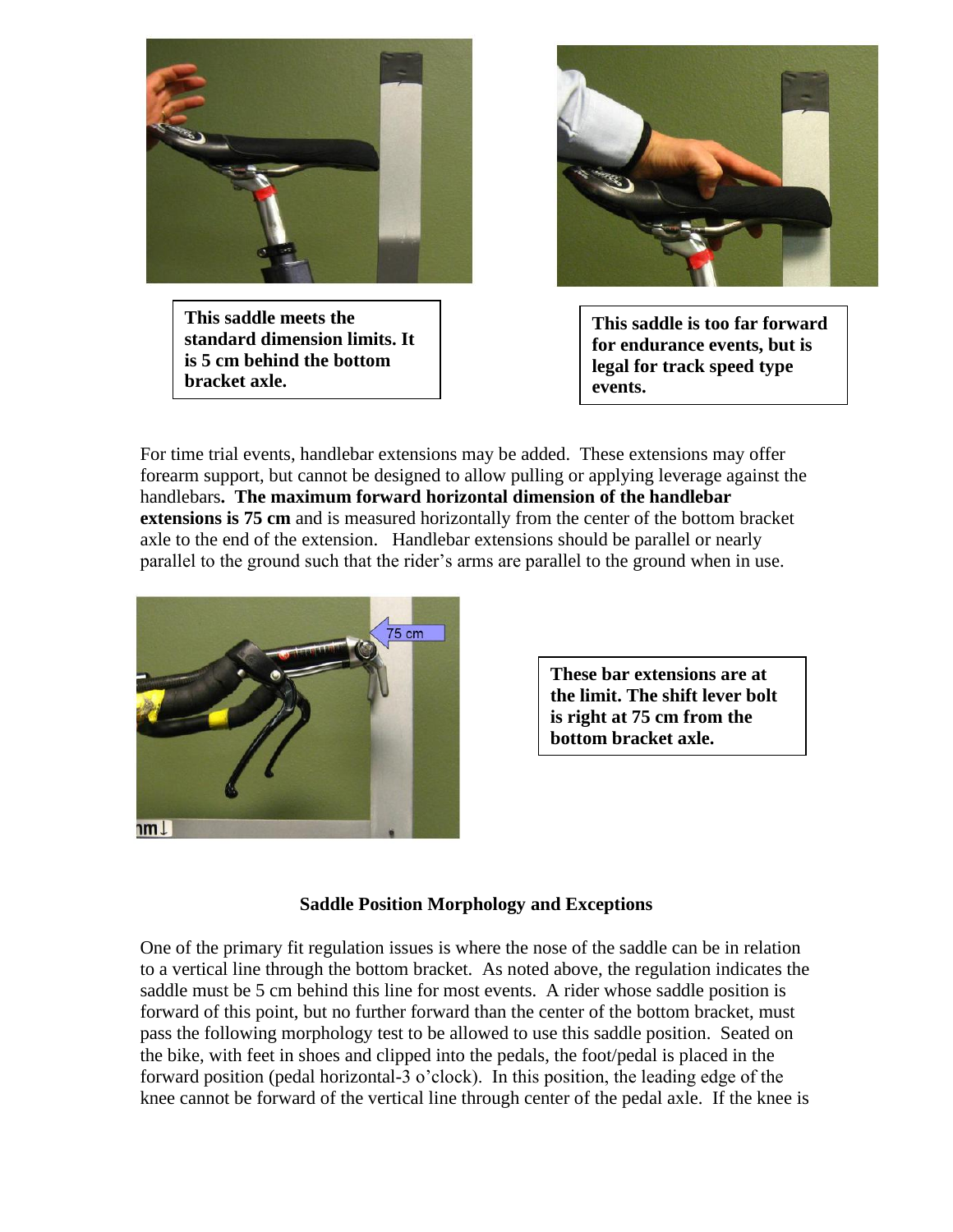found to be forward of this line, the saddle must be adjusted backwards and the verification is undertaken again. If the saddle cannot be adjusted for proper compliance, a smaller saddle might be an option. The saddle must be between 24 cm and 30 cm in length. Shorter riders and those with small frames are more likely to need this fit test performed. Note that the rider may not slide off the back of the saddle to move the knee back for this test. In fact, a rider who has normal leg length and is over 5' 6" really has no business requesting this test as such a rider can easily attain a legal position simply by moving the saddle back.



**This rider would pass the morphological test for the saddle position behind the vertical. Note that the rider must be in their true riding position when doing this test.**

## **Handlebar Extension Morphology**

Extensions, whether a clip-on device or full replacement of the handlebar, are designed to offer the rider a more aerodynamic position, with an extended reach. Enforcement of handlebar regulations is to regulate two things; "superman" position (extended forward reach) and a level arm position. The regulation limits a handlebar extension to a horizontal dimension of 75 cm measured from the center of the bottom bracket axle to the end of the extension. A rider with a longer extension, but only up to a maximum of 80 cm overall (another 5 cm) must pass the following morphology test in order to be allowed to use the distance between 75 cm and 80 cm. The rider is placed on the bike, again in the appropriate time trial position and the angle between the rider's forearm and upper arm is measured. As long as this angle is not greater than 120°, the additional extension length, up to the 80 cm maximum, is allowed. The rider must reach to the end of the extension before this measurement is taken. If you do not use some portion of end the bar and don't want it to be part of this measurement, then it should be adjusted back or removed. Riders may not slide off the front of their saddle to decrease this angle. **If a shift lever is added to the extension, the non-moveable portion of this device is counted in the overall measurement.** This test is more common for tall riders.